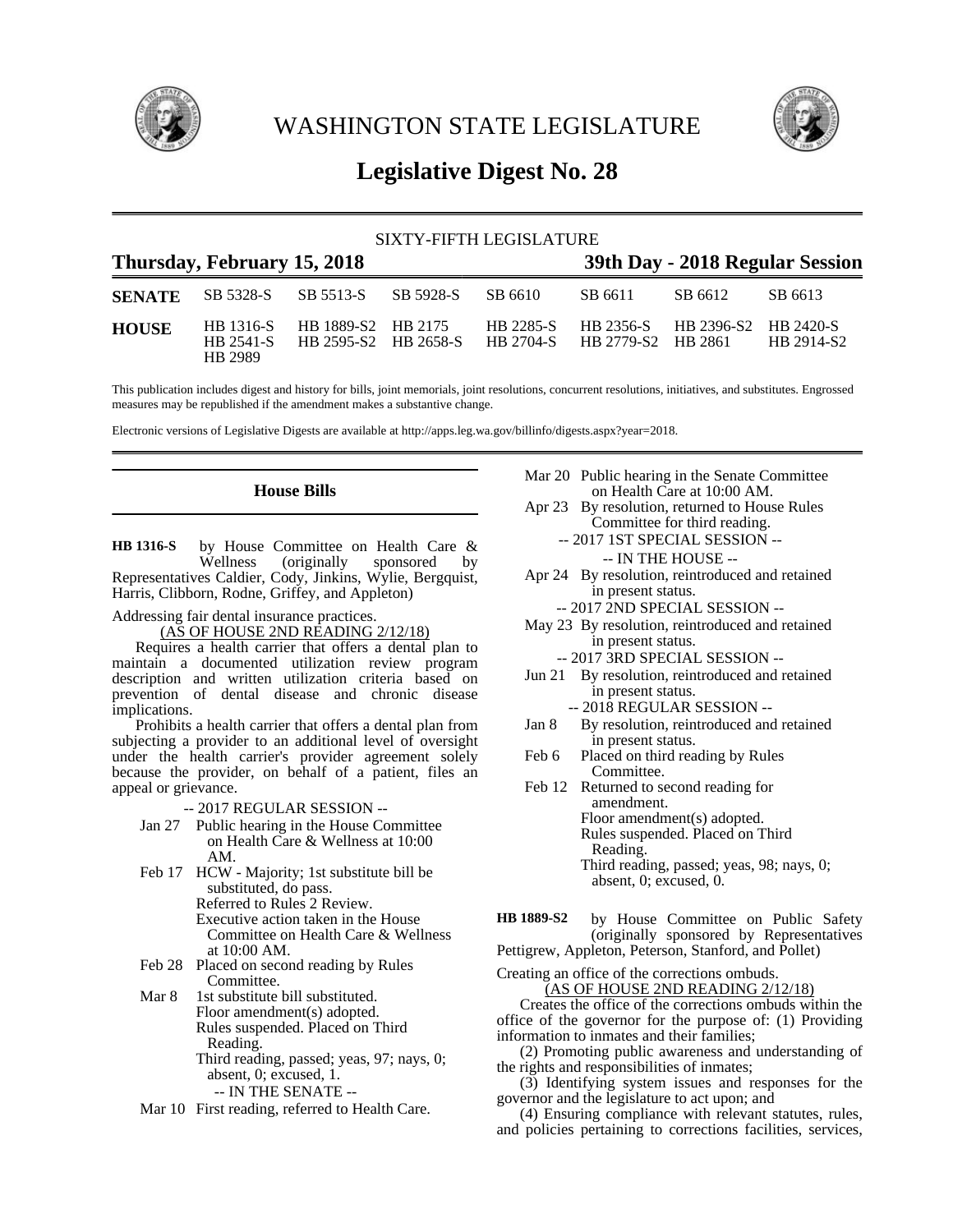and treatment of inmates under the jurisdiction of the department of corrections.

Provides for termination and review, under the sunset act, of the office of the corrections ombuds.

- -- 2017 REGULAR SESSION --
- Feb 14 Public hearing in the House Committee on Public Safety at 1:30 PM.
- Feb 16 Executive action taken in the House Committee on Public Safety at 8:00 AM.
	- -- 2018 REGULAR SESSION --
- Jan 15 Public hearing in the House Committee on Public Safety at 1:30 PM.
- Jan 25 Executive session scheduled, but no action was taken in the House Committee on Public Safety at 8:00 AM.
- Jan 30 Executive session scheduled, but no action was taken in the House Committee on Public Safety at 1:30 PM.
- Feb 1 PS Majority; 2nd substitute bill be substituted, do pass. Minority; do not pass. Executive action taken in the House Committee on Public Safety at 8:00 AM.
- Feb 2 Referred to Appropriations.
- Feb 5 Public hearing in the House Committee on Appropriations at 1:30 PM.
- Feb 6 APP Majority; do pass 2nd substitute bill proposed by Public Safety. Minority; do not pass. Minority; without recommendation. Referred to Rules 2 Review. Executive action taken in the House Committee on Appropriations at 10:00 AM.
- Feb 8 Rules Committee relieved of further consideration. Placed on second reading.
- Feb 12 2nd substitute bill substituted. Floor amendment(s) adopted. Rules suspended. Placed on Third Reading. Third reading, passed; yeas, 76; nays, 21; absent, 0; excused, 1.
- by Representatives Maycumber, Blake, Buys, Taylor, and Shea **HB 2175**

Concerning natural resource management activities. (AS OF HOUSE 2ND READING 2/12/18)

Authorizes the department of fish and wildlife to manage acquired lands using the best available land management techniques and develop mitigation actions where appropriate. The techniques may include: (1) Issuance or reissuance of grazing leases;

(2) Licenses or approvals to remove firewood;

(3) Issuance of leases for brush picking;

(4) Periodic use of chemical or mechanical means to maintain public and recreational land; and

(5) Issuance of rights-of-way, easements, and use permits to use existing roads in nonresidential areas.

Exempts the use of, or planning for, the specific natural resource management activities of the department of fish and wildlife, mentioned above, from provisions of the state environmental policy act.

- -- 2017 REGULAR SESSION --
- Mar 22 First reading, referred to Agriculture  $\&$ Natural Resources (Not Officially read and referred until adoption of Introduction report).
	- -- 2017 1ST SPECIAL SESSION --
- Apr 24 By resolution, reintroduced and retained in present status.
	- -- 2017 2ND SPECIAL SESSION --
- May 23 By resolution, reintroduced and retained in present status.
	- -- 2017 3RD SPECIAL SESSION --
- Jun 21 By resolution, reintroduced and retained in present status.
	- -- 2018 REGULAR SESSION --
- Jan 8 By resolution, reintroduced and retained in present status.
- Jan 9 Public hearing in the House Committee on Agriculture & Natural Resources at 10:00 AM.
- Jan 17 Executive session scheduled, but no action was taken in the House Committee on Agriculture & Natural Resources at 8:00 AM.
- Jan 23 AGNR Majority; 1st substitute bill be substituted, do pass. Minority; do not pass.
	- Executive action taken in the House Committee on Agriculture & Natural Resources at 10:00 AM.
- Jan 26 Referred to Rules 2 Review.
- Feb 6 Placed on second reading by Rules Committee.
- Feb 12 1st substitute bill not substituted. Floor amendment(s) adopted. Rules suspended. Placed on Third Reading. Third reading, passed; yeas, 98; nays, 0; absent, 0; excused, 0.
- by House Committee on Agriculture & Natural Resources (originally sponsored by **HB 2285-S**

Representatives Chapman, Tarleton, Lytton, Tharinger, Blake, and Appleton)

Establishing a reporting process for the department of natural resources regarding certain marbled murrelet habitat information.

(AS OF HOUSE 2ND READING 2/12/18)

Requires the department of natural resources to provide a report to the legislature by December 1, 2018, and each December 1st until the year after the United States fish and wildlife service issues an incidental take permit on the state trust land habitat conservation plan for the long-term conservation strategy for the marbled murrelet.

Requires the report to include: (1) An economic analysis of potential losses or gains from any proposed marbled murrelet long-term conservation strategy selected by the board of natural resources; and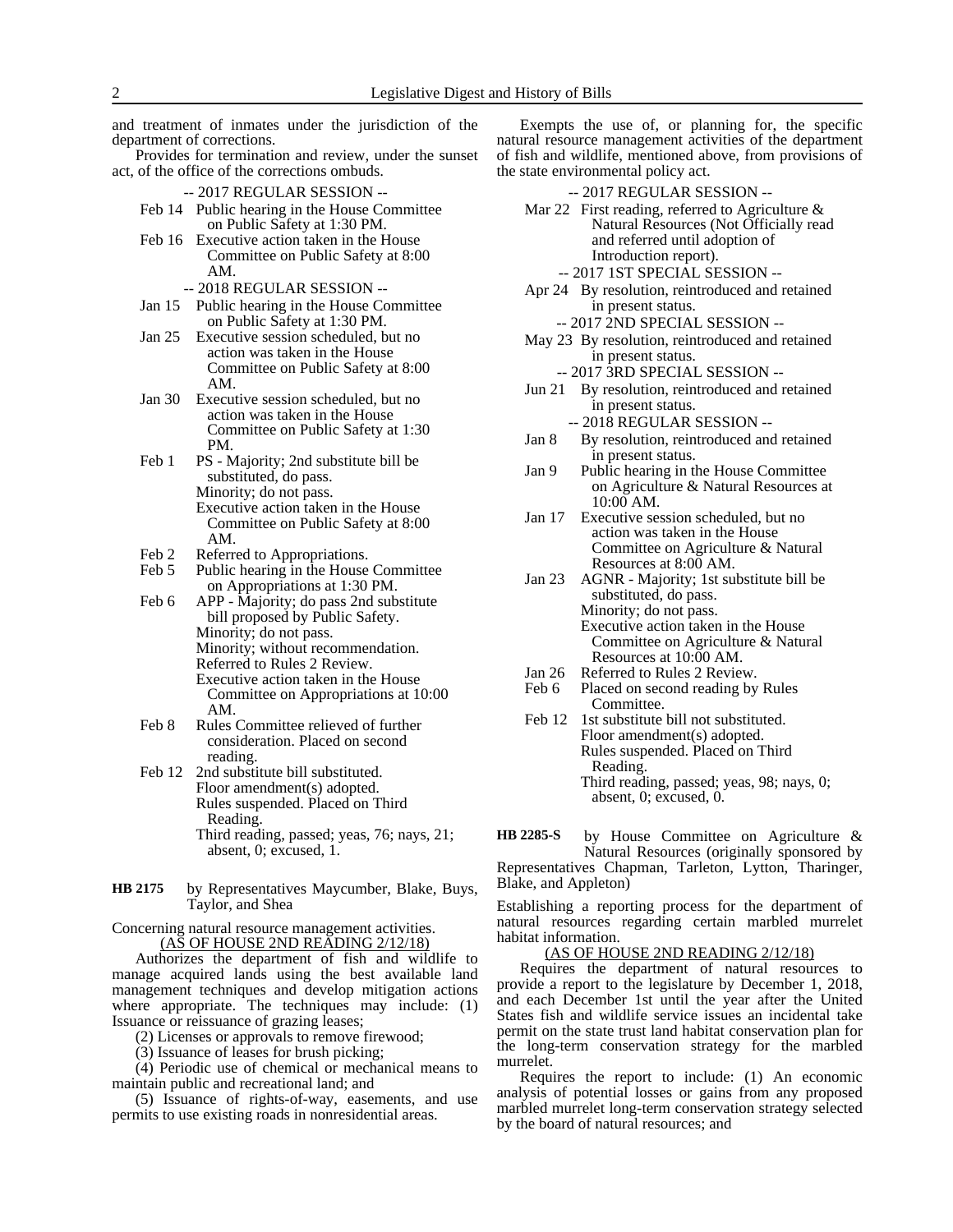(2) Recommendations relating to actions that support family-wage timber and related jobs, strategies on loss of revenues to the trust beneficiaries, financing county services, and conservation measures for the marbled murrelet that also provide economic benefits to rural communities.

Requires the commissioner of public lands to appoint a marbled murrelet advisory committee to assist the department in developing and providing the report.

- -- 2018 REGULAR SESSION --
- Jan 10 Public hearing in the House Committee on Agriculture & Natural Resources at 8:00 AM.
- Jan 17 AGNR Majority; 1st substitute bill be substituted, do pass. Executive action taken in the House Committee on Agriculture & Natural
	- Resources at 8:00 AM.
- Jan 19 Referred to Rules 2 Review.<br>Jan 26 Placed on second reading by Placed on second reading by Rules Committee.
- Feb 12 1st substitute bill substituted. Floor amendment(s) adopted. Rules suspended. Placed on Third Reading. Third reading, passed; yeas, 54; nays, 43; absent, 0; excused, 1.

by House Committee on Health Care & Wellness (originally sponsored by Representatives Cody, Johnson, McBride, Jinkins, Ryu, and Ormsby) **HB 2356-S**

Concerning stem cell therapies not approved by the United States food and drug administration.

(AS OF HOUSE 2ND READING 2/12/18)

Requires a license holder, subject to chapter 18.130 RCW (the uniform disciplinary act), who performs a stem cell therapy that is not approved by the United States food and drug administration, to: (1) Provide the patient with a written notice informing him or her of the nonapproval before performing the therapy;

(2) Obtain a signed consent form before performing the therapy; and

(3) Include the notice in any advertisements for the therapy.

### -- 2018 REGULAR SESSION --

- Jan 12 Public hearing in the House Committee on Health Care & Wellness at 10:00 AM.
- Jan 17 HCW Majority; 1st substitute bill be substituted, do pass. Executive action taken in the House Committee on Health Care & Wellness at 1:30 PM.
- Jan 22 Referred to Rules 2 Review.
- Feb 9 Rules Committee relieved of further consideration. Placed on second reading.
- Feb 12 1st substitute bill substituted. Rules suspended. Placed on Third Reading. Returned to second reading for
	- amendment. Floor amendment(s) adopted.

Rules suspended. Placed on Third Reading. Third reading, passed; yeas, 97; nays, 0; absent, 0; excused, 1.

by House Committee on Finance (originally sponsored by Representatives Reeves, Robinson, Kagi, Valdez, Doglio, Riccelli, and Stonier) **HB 2396-S2**

Establishing the working families' child care access and affordability through regional employers act.

(AS OF HOUSE 2ND READING 2/12/18)

Creates the child care workforce conditional scholarship and loan repayment program for: (1) Awarding conditional scholarships to eligible students attending an institution of higher education who meet certain requirements; and

(2) Loan repayments for participants providing early learning services who meet certain requirements.

Requires the department of children, youth, and families to: (1) Consult with the department of commerce to develop a web site containing current resources for businesses regarding employer-supported child care; and

(2) Consult with the office of financial management to modify the bring your infant to work policy for use in state agencies.

Allows an employer with at least five but no more than one hundred employees a credit against business and occupation taxes and public utility taxes for qualifying contributions made to dependent care flexible spending accounts for eligible employees.

Creates the child care workforce conditional scholarship and loan repayment account.

- -- 2018 REGULAR SESSION --
- Jan 9 Public hearing in the House Committee on Early Learning & Human Services at 8:00 AM.
- Jan 12 Executive session scheduled, but no action was taken in the House Committee on Early Learning & Human Services at 10:00 AM.
- Jan 17 Executive action taken in the House Committee on Early Learning & Human Services at 1:30 PM.
- Jan 30 Public hearing in the House Committee on Finance at 3:30 PM.
- Feb 5 FIN Majority; 2nd substitute bill be substituted, do pass. Executive action taken in the House Committee on Finance at 8:00 AM.
- Feb 6 Referred to Appropriations. APP - Majority; do pass 2nd substitute bill proposed by Finance. Minority; do not pass. Referred to Rules 2 Review.
	- Public hearing and executive action taken in the House Committee on Appropriations at 10:00 AM.
- Feb 8 Placed on second reading by Rules Committee.
- Feb 12 2nd substitute bill substituted. Floor amendment(s) adopted. Rules suspended. Placed on Third Reading.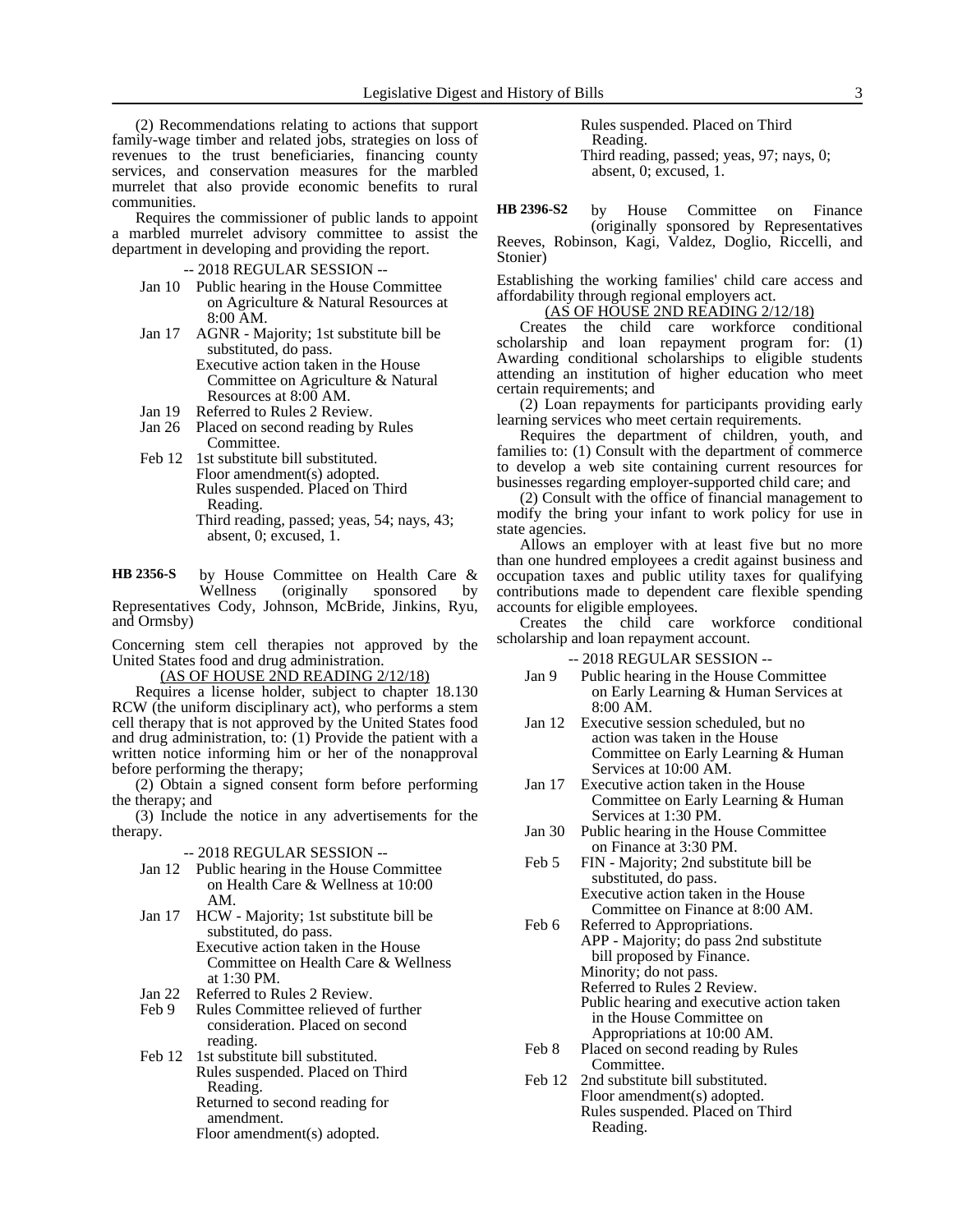Third reading, passed; yeas, 84; nays, 13; absent, 0; excused, 1.

by House Committee on Environment (originally sponsored by Representatives Hargrove and Sullivan) **HB 2420-S**

Concerning state board of health rules regarding on-site sewage systems.

(AS OF HOUSE 2ND READING 2/12/18)

Addresses the adoption of rules by the state board of health regarding inspections and failures of on-site sewage systems.

Declares an intent to ensure that only requirements that are reasonable, appropriately tailored, and necessary are imposed on the installation, operation, maintenance, or repair of on-site sewage systems.

Prohibits a local health officer from denying or conditioning a permit application related to an on-site sewage system located on a single property and serving a single dwelling unit upon the granting of an easement allowing for the inspection or maintenance of the on-site sewage system.

-- 2018 REGULAR SESSION --

- Jan 11 Public hearing in the House Committee on Environment at 8:00 AM.
- Jan 25 Executive session scheduled, but no action was taken in the House Committee on Environment at 8:00 AM.
- Jan 30 ENVI Majority; 1st substitute bill be substituted, do pass. Minority; do not pass. Executive action taken in the House Committee on Environment at 1:30 PM.
- 
- Feb 2 Referred to Rules 2 Review.<br>Feb 8 Rules Committee relieved of Rules Committee relieved of further consideration. Placed on second reading.
- Feb 12 1st substitute bill substituted. Floor amendment(s) adopted. Rules suspended. Placed on Third Reading. Third reading, passed; yeas, 96; nays, 1; absent, 0; excused, 1.

by House Committee on Judiciary (originally sponsored by Representatives Kilduff, Rodne, and Eslick) **HB 2541-S**

Expanding the classes of persons who may provide informed consent for certain patients who are not competent to consent.

(AS OF HOUSE 2ND READING 2/12/18)

Addresses informed consent for certain patients who are not competent to consent and includes the following, who must be familiar with the patient, in the classes of persons who may provide informed consent: Adult grandchildren, adult nieces and nephews, adult aunts and uncles, and certain unrelated adults.

- -- 2018 REGULAR SESSION --
- Jan 30 Public hearing in the House Committee on Judiciary at 10:00 AM.
- Feb 1 JUDI Majority; 1st substitute bill be substituted, do pass.

Minority; do not pass. Executive action taken in the House Committee on Judiciary at 1:30 PM.

Feb 2 Referred to Rules 2 Review. Feb 9 Rules Committee relieved of further consideration. Placed on second reading.

Feb 12 1st substitute bill substituted. Floor amendment(s) adopted. Rules suspended. Placed on Third Reading. Third reading, passed; yeas, 84; nays, 14; absent, 0; excused, 0.

by House Committee on Transportation (originally sponsored by Representatives Hudgins, Dolan, Appleton, Gregerson, Pellicciotti, Jinkins, Senn, Wylie, Peterson, Sawyer, Fitzgibbon, **HB 2595-S2**

Valdez, Stanford, Pollet, Doglio, Goodman, Ormsby, Macri, Riccelli, Robinson, and Stonier; by request of Governor Inslee)

Concerning procedures in order to automatically register citizens to vote.

(AS OF HOUSE 2ND READING 2/12/18)

Establishes the automatic voter registration act of 2018.

Requires the department of licensing to implement an automatic voter registration system so a person who is eligible to vote and has received or is renewing an enhanced driver's license or identicard may register to vote or update voter registration at the time of registration or renewal, by an automated process.

Prohibits the department of licensing from sharing data files, used by the secretary of state to certify voters registered through the automated process, with a federal agency, or state agency other than the secretary of state.

Requires the state health benefit exchange to: (1) Provide directly to the secretary of state's office information required to register to vote or transfer a registration for certain consenting persons; and

(2) Study the feasibility of implementing automatic voter registration.

Requires the office of the secretary of state to conduct a study and prepare recommendations for creating: (1) An automatic voter registration process for residents who recently completed the naturalization process; and

(2) For an automatic pending voter registration process at birth.

Exempts the following from public inspection and copying under the public records act: Any investigative records or personal information supplied for the purposes of obtaining a driver's license or an identicard.

Provides that sections 201 and 202 of this act are null and void if appropriations are not approved.

-- 2018 REGULAR SESSION --

Jan 16 Public hearing in the House Committee on State Government and Elections & Information Technology at 8:00 AM.

Jan 17 Executive session scheduled, but no action was taken in the House Committee on State Government, Elections & Information Technology at 1:30 PM.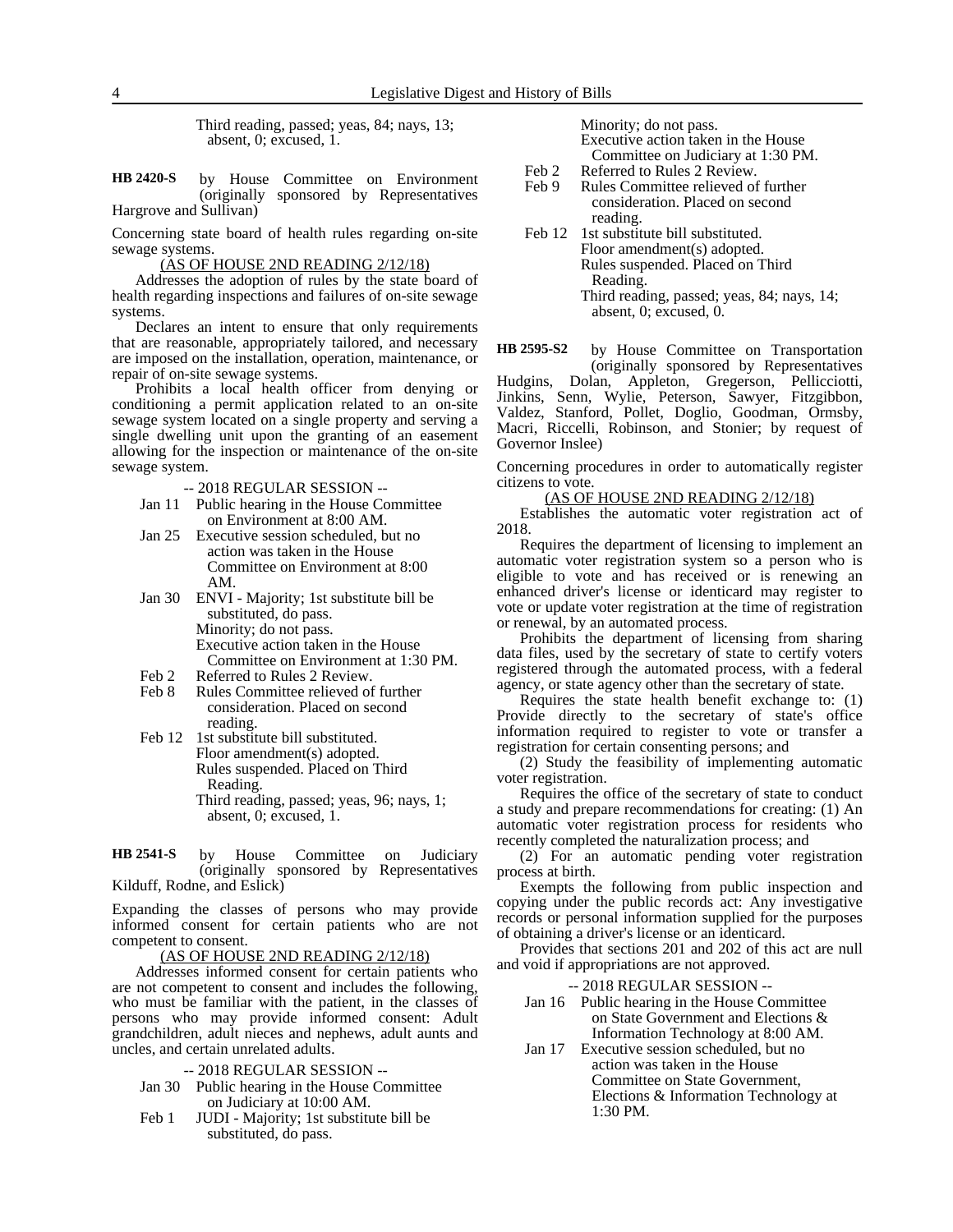- Jan 26 Executive session scheduled, but no action was taken in the House Committee on State Government, Elections & Information Technology at 8:00 AM.
- Jan 30 Executive action taken in the House Committee on State Government and Elections & Information Technology at 8:00 AM.
- Feb 5 Public hearing in the House Committee on Transportation at 1:30 PM.
- Feb 6 TR Majority; 2nd substitute bill be substituted, do pass. Minority; do not pass. Referred to Rules 2 Review. Executive action taken in the House Committee on Transportation at 11:30 AM.
- Feb 8 Rules Committee relieved of further consideration. Placed on second reading.
- Feb 12 2nd substitute bill substituted. Floor amendment(s) adopted. Rules suspended. Placed on Third Reading.
	- Third reading, passed; yeas, 50; nays, 48; absent, 0; excused, 0.
- Feb 16 Scheduled for public hearing in the Senate Committee on State Government and Tribal Relations & Elections at 8:00 AM in anticipation of other legislative action.

by House Committee on Environment (originally sponsored by Representatives McBride, Kagi, Peterson, Fitzgibbon, Doglio, Gregerson, Appleton, Jinkins, Ortiz-Self, Macri, Ryu, Pollet, Kloba, Goodman, Frame, and Stanford) **HB 2658-S**

Concerning the use of perfluorinated chemicals in food packaging.

### (AS OF HOUSE 2ND READING 2/12/18)

Prohibits, beginning January 1, 2022, a person from manufacturing, knowingly selling, offering for sale, distributing for sale, or distributing for food packaging to which perfluoroalkyl and polyfluoroalkyl chemicals have been intentionally added in any amount. This prohibition takes effect only after the requirements below are completed.

Requires the department of ecology to: (1) Identify that safer alternatives are available, and the safer alternative determination is supported by feedback from an external peer review of the department's alternatives assessment; and

(2) Publish its findings in the Washington State Register on whether a safer alternative exists.

Requires a manufacturer to develop, for food packaging, a compliance certificate by the date of a prohibition taking effect.

- -- 2018 REGULAR SESSION --
- Jan 23 Public hearing in the House Committee on Environment at 1:30 PM.
- Feb 1 ENVI Majority; 1st substitute bill be substituted, do pass. Minority; do not pass.

Executive action taken in the House Committee on Environment at 8:00 AM.

- Feb 2 Referred to Rules 2 Review.
- Feb 6 Placed on second reading by Rules Committee.
- Feb 12 1st substitute bill substituted. Rules suspended. Placed on Third Reading. Third reading, passed; yeas, 56; nays, 41; absent, 0; excused, 1. Vote on third reading will be reconsidered. Returned to second reading for amendment. Floor amendment(s) adopted. Rules suspended. Placed on Third Reading. Third reading, passed; yeas, 56; nays, 41; absent, 0; excused, 1.

by House Committee on State Govt, Elections & IT (originally sponsored by Representatives Hudgins, Muri, and McBride) **HB 2704-S**

Concerning election ballot space and voter informations. (AS OF HOUSE 2ND READING 2/12/18)

Rearranges the order in which certain positions or offices are placed in a primary consolidated ballot.

Removes a certain statement from being printed on top of each ballot to being displayed in a prominent position on the election page of each county web site and being printed in the ballot envelope, the materials that accompany the ballot, or the voters' pamphlet.

Prohibits a primary from being held for a metropolitan park district commissioner.

Requires the secretary of state to conduct a study to evaluate the cost-effectiveness of providing nonbinding advisory votes on the ballot, including:  $(1)$   $\overline{A}$  comparison of the costs of preparing ballots in elections that include advisory votes and elections where advisory votes do not appear on the ballot;

(2) An assessment of ballot design; and

(3) Cost savings of removing advisory votes from ballots.

Increases the maximum number of words, regarding statements submitted by candidates, for a state representative.

-- 2018 REGULAR SESSION --

- Jan 24 Public hearing in the House Committee on State Government and Elections & Information Technology at 1:30 PM.
- Jan 26 SEIT Majority; 1st substitute bill be substituted, do pass.
	- Executive action taken in the House Committee on State Government and Elections & Information Technology at 8:00 AM.
- Jan 30 Referred to Rules 2 Review.<br>Feb 9 Rules Committee relieved of
- Rules Committee relieved of further consideration. Placed on second reading.
- Feb 12 1st substitute bill substituted. Floor amendment(s) adopted.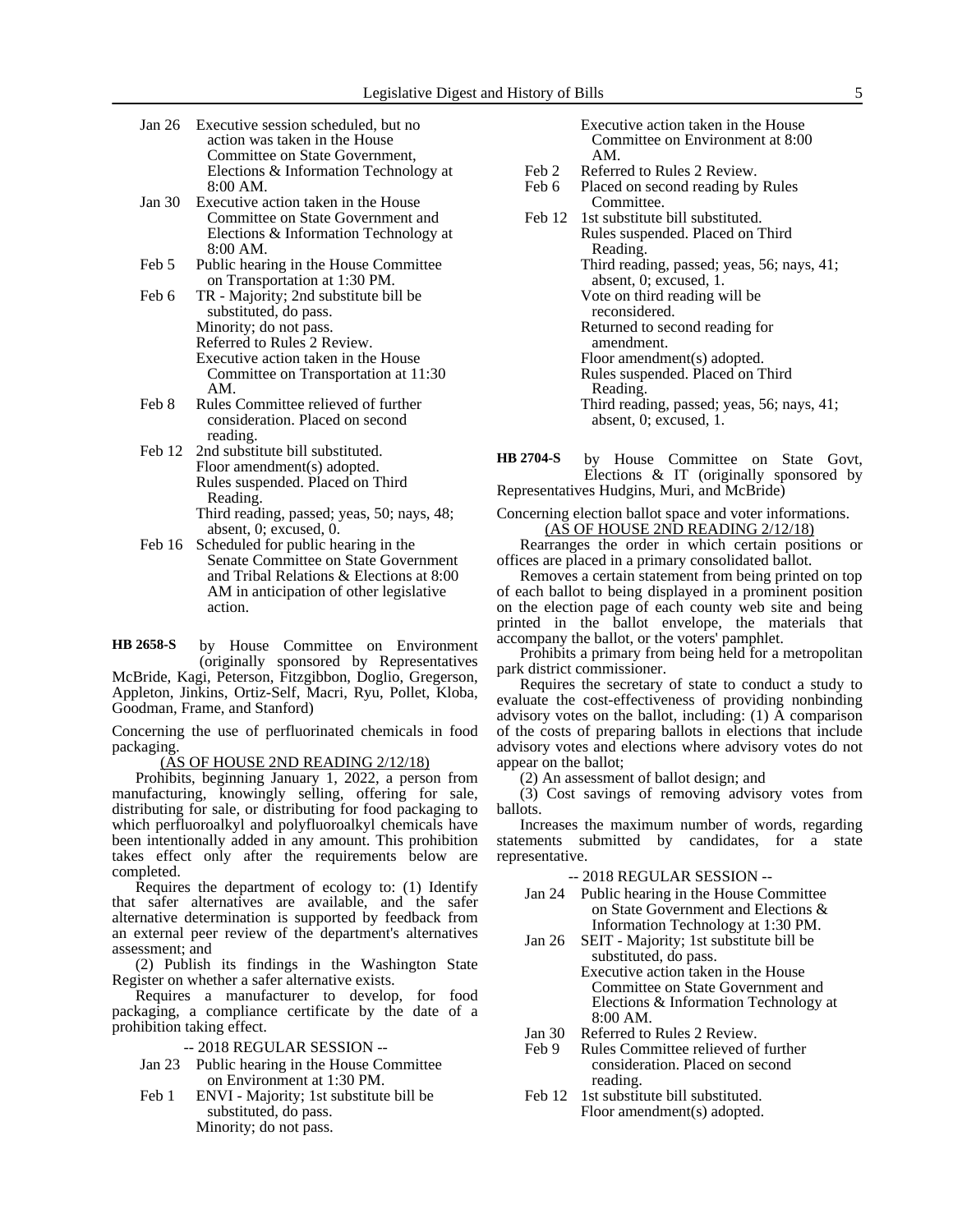Rules suspended. Placed on Third Reading. Third reading, passed; yeas, 98; nays, 0; absent, 0; excused, 0.

by House Committee on Appropriations (originally sponsored by Representatives Senn, Dent, Eslick, Bergquist, Tharinger, Goodman, **HB 2779-S2**

Doglio, Pollet, Kloba, Macri, and Santos)

Improving access to mental health services for children and youth.

(AS OF HOUSE 2ND READING 2/12/18)

Reestablishes the children's mental health work group to: (1) Identify barriers to and opportunities for accessing mental health services for children and families; and

(2) Advise the legislature on statewide mental health services for this population.

Provides a December 30, 2020, expiration date for the work group.

Expands the duties and responsibilities of the following: (1) The state health care authority;

(2) The department of social and health services;

(3) Behavioral health organizations;

(4) Regional service areas;

(5) The department of children, youth, and families; and

(6) The office of the superintendent of public instruction.

Requires the child and adolescent psychiatry residency program at the University of Washington to offer one additional twenty-four month residency position that is approved by the accreditation council for graduate medical education to one resident specializing in child and adolescent psychiatry.

-- 2018 REGULAR SESSION --

- Jan 16 Public hearing in the House Committee on Early Learning & Human Services at 8:00 AM.
- Jan 17 Executive session scheduled, but no action was taken in the House Committee on Early Learning & Human Services at 1:30 PM.
- Jan 19 Executive action taken in the House Committee on Early Learning & Human Services at 10:00 AM.
- Feb 1 Public hearing in the House Committee on Appropriations at 3:30 PM.
- Feb 6 APP Majority; 2nd substitute bill be substituted, do pass. Minority; do not pass.

Referred to Rules 2 Review. Executive action taken in the House Committee on Appropriations at 10:00 AM.

- Feb 8 Rules Committee relieved of further consideration. Placed on second reading.
- Feb 12 2nd substitute bill substituted. Floor amendment(s) adopted. Rules suspended. Placed on Third Reading.
	- Third reading, passed; yeas, 84; nays, 14; absent, 0; excused, 0.

by Representatives Ortiz-Self, Lovick, Klippert, Kilduff, Kagi, Frame, Jinkins, Macri, Kloba, Pollet, and Goodman **HB 2861**

Expanding the provision of trauma-informed child care. (AS OF HOUSE 2ND READING 2/12/18)

Requires the department of children, youth, and families to convene an advisory group to develop a fiveyear strategy to expand training in trauma-informed child care for early learning providers statewide and reduce expulsions from early learning environments.

Expires December 30, 2018.

-- 2018 REGULAR SESSION --

- Jan 18 First reading, referred to Early Learning & Human Services (Not Officially read and referred until adoption of Introduction report).
- Jan 31 Public hearing in the House Committee on Early Learning & Human Services at 1:30 PM.

Feb 2 ELHS - Majority; do pass. Minority; do not pass. Referred to Rules 2 Review. Executive action taken in the House Committee on Early Learning & Human Services at 8:00 AM.

- Feb 8 Placed on second reading by Rules Committee.
- Feb 12 Floor amendment(s) adopted. Rules suspended. Placed on Third Reading. Third reading, passed; yeas, 70; nays, 27; absent, 0; excused, 1.

by House Committee on Appropriations (originally sponsored by Representatives Smith, Fitzgibbon, Doglio, and Senn) **HB 2914-S2**

Concerning Washington's economic development potential as a world leader in the responsible management of postconsumer materials.

(AS OF HOUSE 2ND READING 2/12/18)

Requires the department of commerce to: (1) Arrange for the completion of an economic analysis of recyclable material and solid waste processing, export, and disposal activities in the state; and

(2) Develop the analysis and recommendations in this act in consultation with a focused stakeholder work group.

Requires the department of ecology to: (1) Arrange for the facilitation of, and may participate in, efforts by the stakeholder work group to develop a public outreach strategy and campaign for reducing contamination, increasing quality, and maximizing the value of collected recyclable materials; and

(2) Include, in prioritizing the evaluation of the solid waste stream, present economic opportunities for material recovery, recycling, and reuse.

-- 2018 REGULAR SESSION --

- Jan 29 Public hearing in the House Committee on Environment at 1:30 PM.
- Feb 1 Executive action taken in the House Committee on Environment at 8:00 AM.
- Feb 5 Public hearing in the House Committee on Appropriations at 1:30 PM.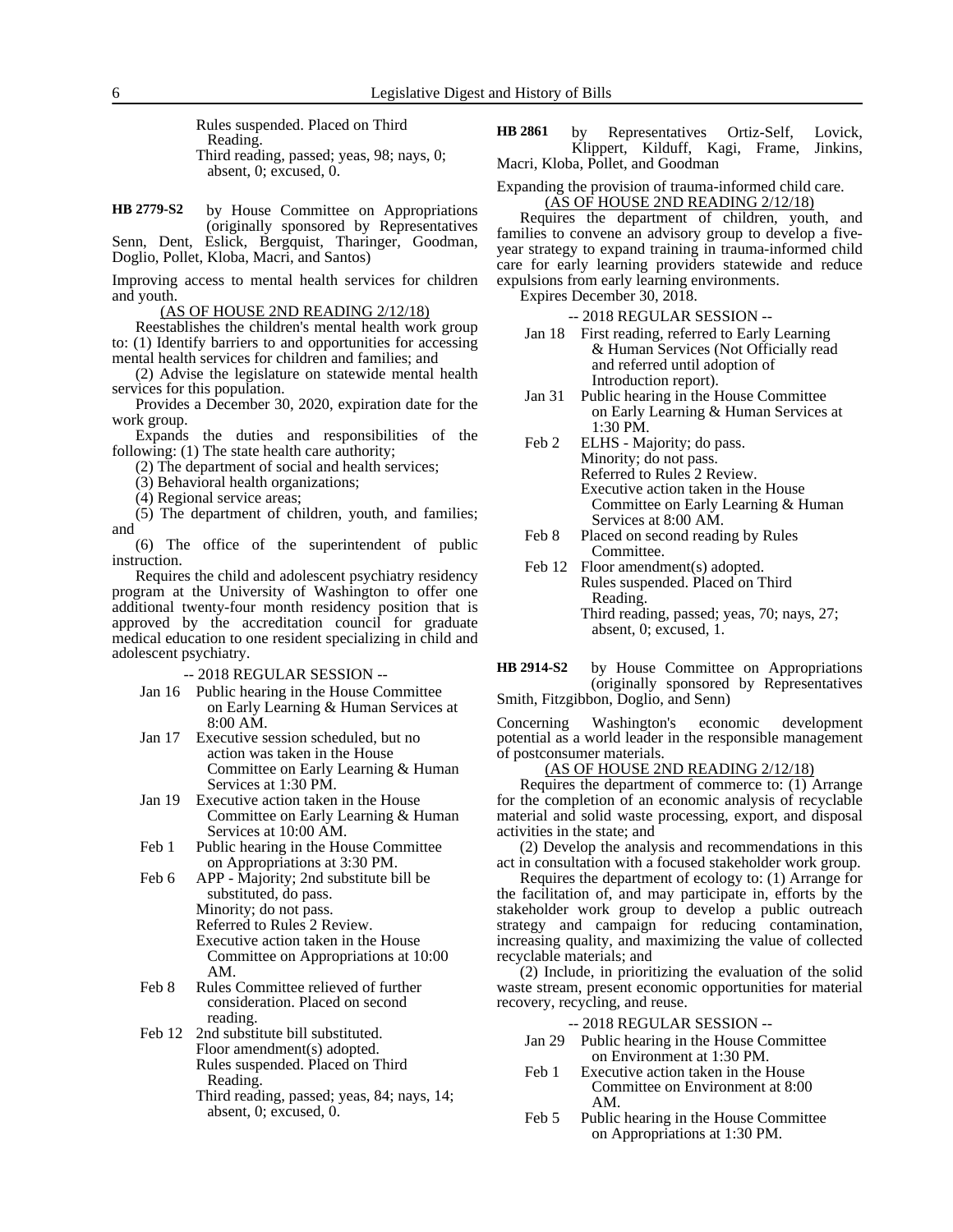- Feb 6 APP Majority; 2nd substitute bill be substituted, do pass. Referred to Rules 2 Review. Executive action taken in the House Committee on Appropriations at 10:00 AM. Feb 8 Placed on second reading by Rules
- Committee. Feb 12 2nd substitute bill substituted.
- Floor amendment(s) adopted. Rules suspended. Placed on Third Reading. Third reading, passed; yeas, 97; nays, 0; absent, 0; excused, 1.

#### by Representatives Lytton and Nealey **HB 2989**

Funding the business license account created in RCW 19.02.210 through a charge imposed by the secretary of state on annual report filings by certain legal entities.

Requires the secretary of state to collect eleven dollars from the following foreign or domestic legal entities when the entities file an annual report: For profit corporations and cooperatives, professional and public service corporations, limited liability companies, professional limited liability companies, and Massachusetts trusts.

Requires the amounts collected from these fees to be deposited in the business license account.

-- 2018 REGULAR SESSION --

Feb 14 First reading, referred to Appropriations (Not Officially read and referred until adoption of Introduction report).

### **Senate Bills**

by Senate Committee on Ways & Means (originally sponsored by Senators Honeyford, Hobbs, Bailey, Becker, Miloscia, Angel, Brown, Sheldon, Rivers, Warnick, and Rossi) **SB 5328-S**

Creating a community aviation revitalization board.

(AS OF SENATE 2ND READING 2/13/18)

Creates the community aviation revitalization board and authorizes the board to: (1) Make direct loans to public use airport sponsors for the purpose of improvements at public use airports that primarily support general aviation activities; and

(2) Provide loans to privately owned airports for the purpose of airport improvements only if the state is receiving commensurate public benefit.

Directs the board to require guaranteed public access to an airport for the life of the loan plus ten years as a condition of all loans.

Requires the department of transportation to provide management services, including fiscal and contract services, to assist the board in implementing this act.

Creates the public use general aviation airport loan revolving account.

- -- 2017 REGULAR SESSION --
- Feb 9 Public hearing in the Senate Committee on Ways & Means at 3:30 PM.
- Apr 19 WM Majority; 1st substitute bill be substituted, do pass.
- Executive action taken in the Senate Committee on Ways & Means at 9:00 AM.
- Apr 20 Passed to Rules Committee for second reading.
	- -- 2017 1ST SPECIAL SESSION --
- Apr 24 By resolution, reintroduced and retained in present status.
	- -- 2017 2ND SPECIAL SESSION --
- May 23 By resolution, reintroduced and retained in present status.
- Jun 21 Returned to Rules. -- 2017 3RD SPECIAL SESSION -- By resolution, reintroduced and retained in present status.
	- -- 2018 REGULAR SESSION --
- Jan 8 By resolution, reintroduced and retained in present status. Senate Rules "X" file.
- Jan 25 Moved to Rules White Sheet.
- Feb 2 Placed on second reading by Rules Committee.
- Feb 13 1st substitute bill substituted. Floor amendment(s) adopted. Rules suspended. Placed on Third Reading. Third reading, passed; yeas, 47; nays, 0; absent, 0; excused, 2.
- by Senate Committee on Ways & Means (originally sponsored by Senators Frockt, Hasegawa, Miloscia, Rolfes, Saldaña, Keiser, Wellman, Conway, Chase, Billig, Kuderer, Hunt, McCoy, and Darneille) **SB 5513-S**
- Increasing tax exemption transparency and accountability. (AS OF SENATE 2ND READING 2/13/18)

Declares an intent to: (1) Incorporate a more explicit recognition of the fiscal impact of tax preferences on the state budget; and

(2) Reform the tax preference expenditure process by including the fiscal impact of tax preference expenditures in the budget outlook document that is created as part of the biennial state budget process.

### -- 2018 REGULAR SESSION --

- Jan 18 Public hearing in the Senate Committee on Ways & Means at 3:30 PM.
- Feb 6 WM Majority; 1st substitute bill be substituted, do pass. Minority; do not pass. Passed to Rules Committee for second
	- reading. Executive action taken in the Senate Committee on Ways & Means at 10:00 AM.
- Feb 8 Placed on second reading by Rules Committee.
- Feb 13 1st substitute bill substituted. Floor amendment(s) adopted. Rules suspended. Placed on Third Reading.
	- Third reading, passed; yeas, 47; nays, 0; absent, 0; excused, 2.